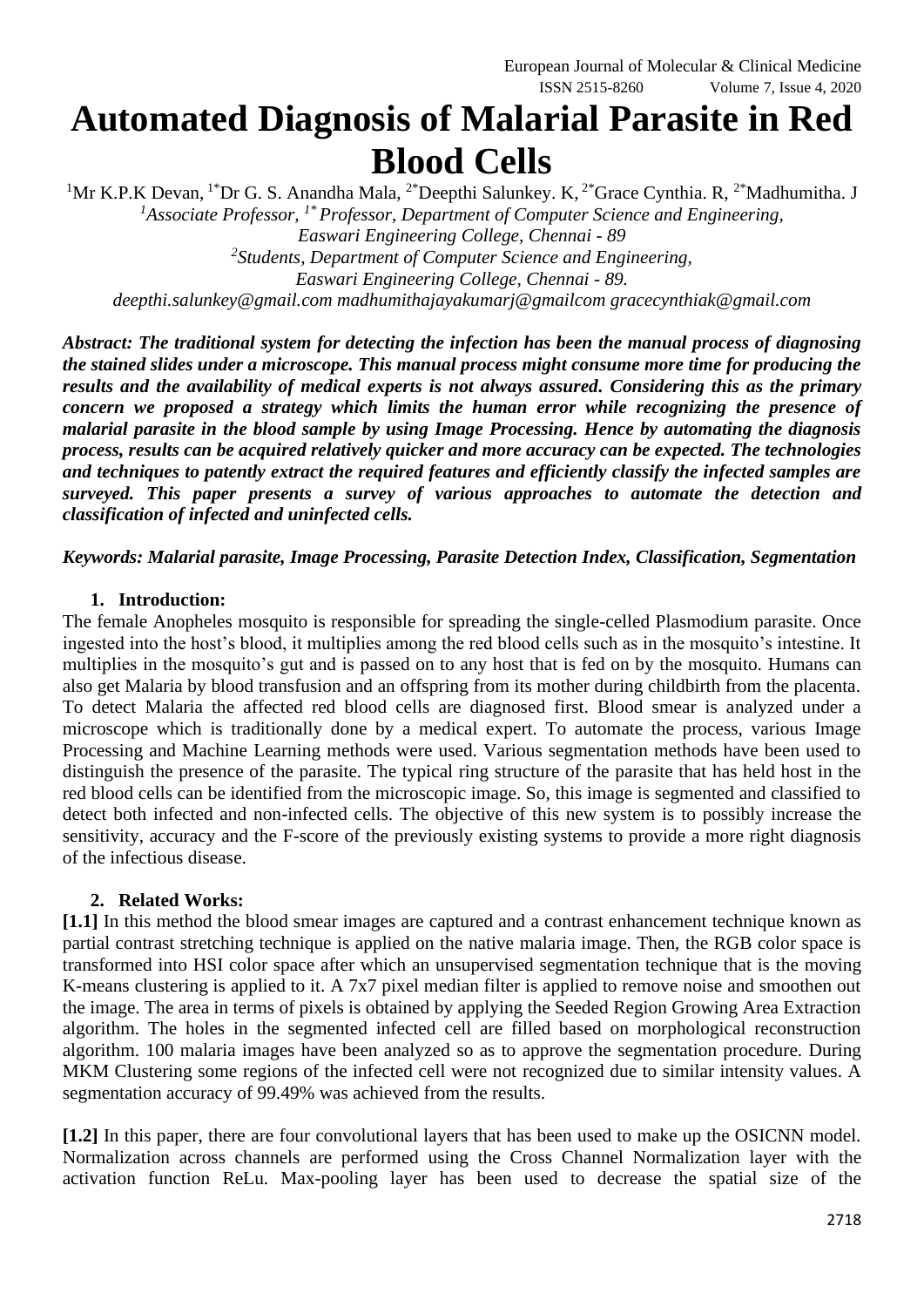European Journal of Molecular & Clinical Medicine

 ISSN 2515-8260 Volume 7, Issue 4, 2020 convolutional layer's outputs. A fully connected layer and a SoftMax layer are also used to classify the extracted features and a Dropout layer with a dropout ratio of 0.5 preceding the fully connected layer to prevent over fitting problems. And as for the step increase method the values of alpha, beta, gamma and sigma are slowly increased with every iteration until they cause a decrease in the system's performance and those values are set to be optimal. Subsequent to accomplishing the ideal configuration, an augmented dataset is utilized for direct training for better preparing of OSICNN. Rotations by 90, 189, 270 degrees and reflections along X-axis and Y-axis were used as the augmentation operations. This model was run over 27,558 images of equally infected and uninfected cells acquired after segmenting 200 images sampled to 100x100 to suit the CNN.

**[1.3]** ResNet34 training networks were used for large recognition by reformulated formulae. This architecture calculates from layer 1 to layer 152 having minimum complexity. This pre- trained model consumes less time and obtains more features. CNN for the image reorganization, uses Convolution Nets. Procedure for ResNet34 Architecture needs residual blocks trained to achieve deeper networks. Initially calculate activations from layer 1 to the end of layers. This reduces the error in network and assumes weight and bias for computing layers of predictions. The mathematical form of ResNet can be evaluated. ResNet calculations on network layers to make connections among layers and enable cross layer connectivity are made. For the model selection, the Convolutional layer involves a group of convolutional kernels that associates with small image regions. This implementation additionally performs categorization with respect to various filters, padding and direction. Pooling layer downsampled the features pointing to a specific local region. Activation functions like maxout, ReLu, tanh, sigmoid helps us to work on complex patterns and provide decision function. Image is classified using a CNN at three different stages. Initially at first stage data is collected and performed feature generation, at second stage data will be pre-processed and feature selection will be performed, at third stage a supervised model has been selected and applied to tune on parameters and finally analyse the prediction data.

**[1.4]** It is highly important to automate the process of evaluation. For recognizing WBC and potential parasites present on microscopic slides, auxiliary and new threshold selection techniques are utilized. Image highlights based on shading, surface and geometry of the cells and parasites are generated. The keywords used here are Malaria, Parasite, Neural Network, Erythrocytes. The images used for processing were obtained from the Public Health Image Library. Oil immersion views of giemsa recolored blood films were caught utilizing a binocular microscope mounted with a digital camera. This is done to avoid multiple problems such as being specific to a certain species and having high costs per test while retaining the pros of a traditional microscope. Among the tried calculations, Susan edge detection technique gave great limitation of edges yet shaped a thick outskirt making cell separation troublesome. The highest performance was produced by the BFF neural network which was trained with the back propagation algorithm.

**[1.5]** The contrastive divergence method has been used to stack Restricted Boltzmann machines to pretrain a trained model of DBN. The visible variables of the DBN have been initialized by extracting the features from the images. The feature they have used is a concatenation of color (histogram and color coherence vector) and texture (LBP features, Haralick features and gray level run length matrix feature). There are 4 hidden layers that are each, independently trained as an RBM. After the pre-training process, the conditions of the hidden nodes from the prepared RBM are taken care of as the contributions to the following layer of the RBM. Similarly, a series of RBMs are trained and they are stacked to construct a DBN. The final layer of variables is represented with the newly formed DBM that represent the desired output values by performing back propagation. There are 484 visible layers and the output layer has two nodes with four hidden layers containing 600 hidden nodes in each layers. The DBN was applied on 4100 peripheral blood smear images and resulted in an F-score of 89.66%, a sensitivity of 97.60%, and specificity of 95.92%.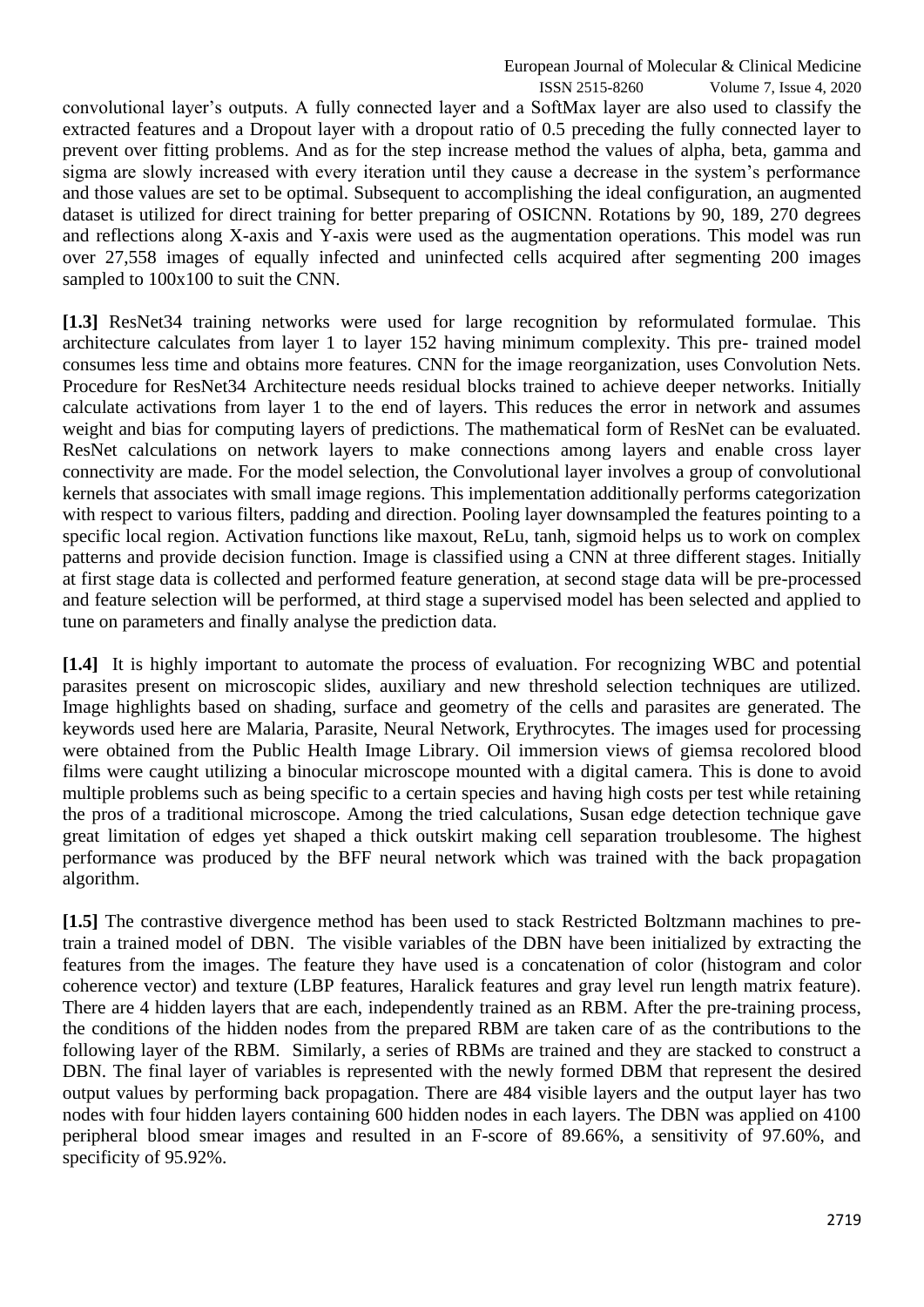ISSN 2515-8260 Volume 7, Issue 4, 2020 **[1.6]** The primary deep learning method that can distinguish malaria parasites in thick blood smear images and can run on cell phones has been developed. The two processing steps applied in this framework are an intensity-based Iterative Global Minimum Screening (IGMS), which plays out a quick screening of a thick smear image to detect the parasite candidates and a customized Convolutional Neural Network (CNN) that arranges each applicant has either parasite or background. At first, the white blood cells are detected by Otsu's method. Then Iterative Global Minimum Screening is done. After which a CNN model consisting of 7 convolutional layers, 3 Max-pooling layers, 3 fully connected layers and 1 softMax layers is used for classification of the positive and negative cases. The system was trained upon 150 patients over 1818 images. The parameters were calculated with an accuracy of 93.46%, a specificity of 94.33% and a sensitivity of 92.59%.

**[1.7]** This paper introduces the blood image processing so as to assess the parasitaemia of the blood. This paper intends to distinguish the red blood cells that are infected by malaria parasites utilizing statistical base approach. The keywords used are digital image processing, pattern recognition, shape analysis, invariant moments, and malarial blood images. Further assessment of the size and state of the nuclei of the parasite is additionally thought of. The point of this paper is to introduce a model to recognize the parasite utilizing digital image of stained malarial blood from a microscope so as to to assess the number of parasitaemia of the blood that is tally number of parasites per number of red blood cells. The image returned is statistically examined and contrasted to produce a statistic database.

**[1.8]** The images that are to be worked with are obtained in gray scale and are thresholded or masked to obtain the portion of the image required. After the portion of the RBC image is selected, the parameters like mean, standard deviation and coefficient of variation are calculated. The number of pixels that were counted during pre-processing were taken to find the area and the border pixels to find the perimeter after which circularity is found using a formula. These are the six parameters that are used as an input to the ANN: area, perimeter, circularity, average, standard deviation and variance. They were obtained using holographic images of 24 healthy RBC's and 24 infected ones. Binary bipolar outputs are obtained with 1 that stands for Malaria negative and 1 standing for Malaria positive. A Feed-forward neural network that was trained utilizing back propagation was created by MatLab. An SVM classifier was used to detect the infected cells and the outputs are obtained.

**[1.9]** In this paper the authors have proposed a new image processing based framework which incorporates two algorithms. One is Haar wavelet for image transformation and the other one is K- Nearest algorithm for image classification, the main objective in the proposed system is to develop a malaria parasite detection system in which pathology admin will transfer the patient's scanned RGB report. To build up an expert system for patients after uploading image transformation, feature extraction and image classification. The feature extractions are done by uploading image and scale those images onto 256\*256 pixels and transform the original image using Haar wavelet algorithm. It is used to compress the images and store those pictures for further classification. Image classification is done by using KNN algorithm by calculating Euclidean distance with the help of extracted features. In Euclidean distance systems will form clusters of multiple stages among these clusters suitable cluster will be considered as a final malarial stage. Then the K-Nearest Neighbour algorithm which is a method that does not use the estimation of parameters is used. Input consists of K-closest nearest sample in the feature. So, this system is interactive, hence is faster and more accurate than manual process. This system will help limit the human mistake while recognizing the presence of malaria parasites in the blood sample by using Image Processing and limit human blunder by automation.

**[1.10]** Image segmentation and feature extraction using minimum distance classifier was used to identify the parasites in the blood sample . Feature extraction uses two phases in architectural model: Training phase and Recognition phase which helps to recognize the Malaria parasite. In this work, they focus on automated detection and quantification of malaria detection, the strategy to determine infected images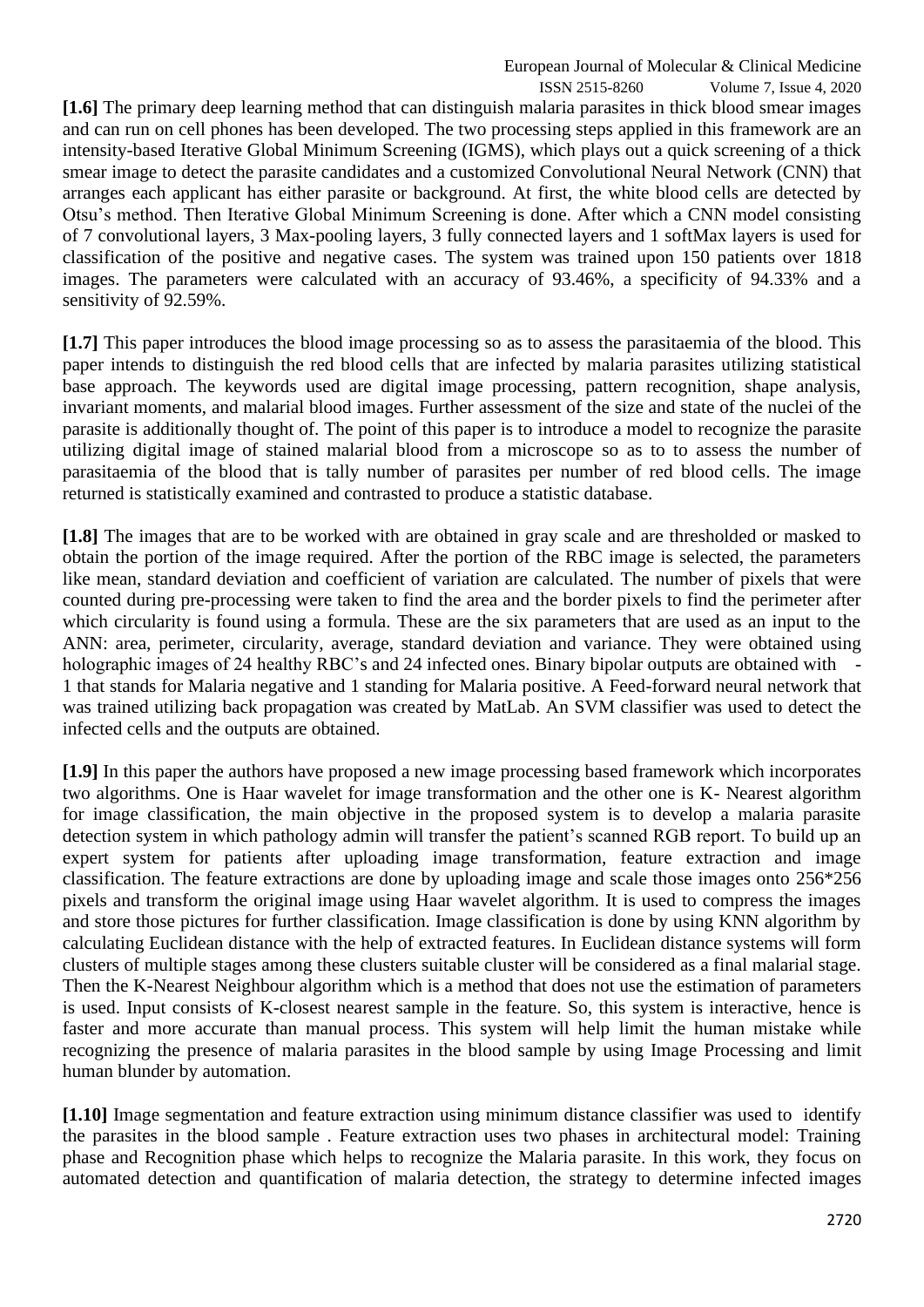ISSN 2515-8260 Volume 7, Issue 4, 2020 using machine learning to improve the predictive value for detection of infected cells. The image is acquired that may contain impurities and noise. It is converted to gray scale and the zones are segmented by recognizing the similar properties. The image is thresholded by creating binary images for grey-level ones by converting all pixels below some threshold to zero and all pixels above to one. Then, the image was enhanced to make it more suitable for further processing based on intensity property. Erosion and Dilation are applied to remove a considerable amount of noise. After this, the images are segmented using watershed segmentation. It tends to separate touching objects so that overlapped RBCs will be separated and will be helpful for counting the RBCs. Using the CIE system they have specified any color in terms of its coordinates and have measured the sensitivities of three broad bands by suiting spectral colors to certain mixtures of three colored lights. After the segmentation the mean perimeter of the RBCs are found with the help of Matlab function region props helps to quantify properties of image regions. Then the parasite compares whether it is greater than the mean value of RBC cells. A circle is plotted around the infected RBC and they are calculated.



## **3. Functional Architecture:**

Figure 1.1. Functional Architecture diagram

# **4. Preprocessing**





Figure 2.1 Figure 2.2 Figure 2.3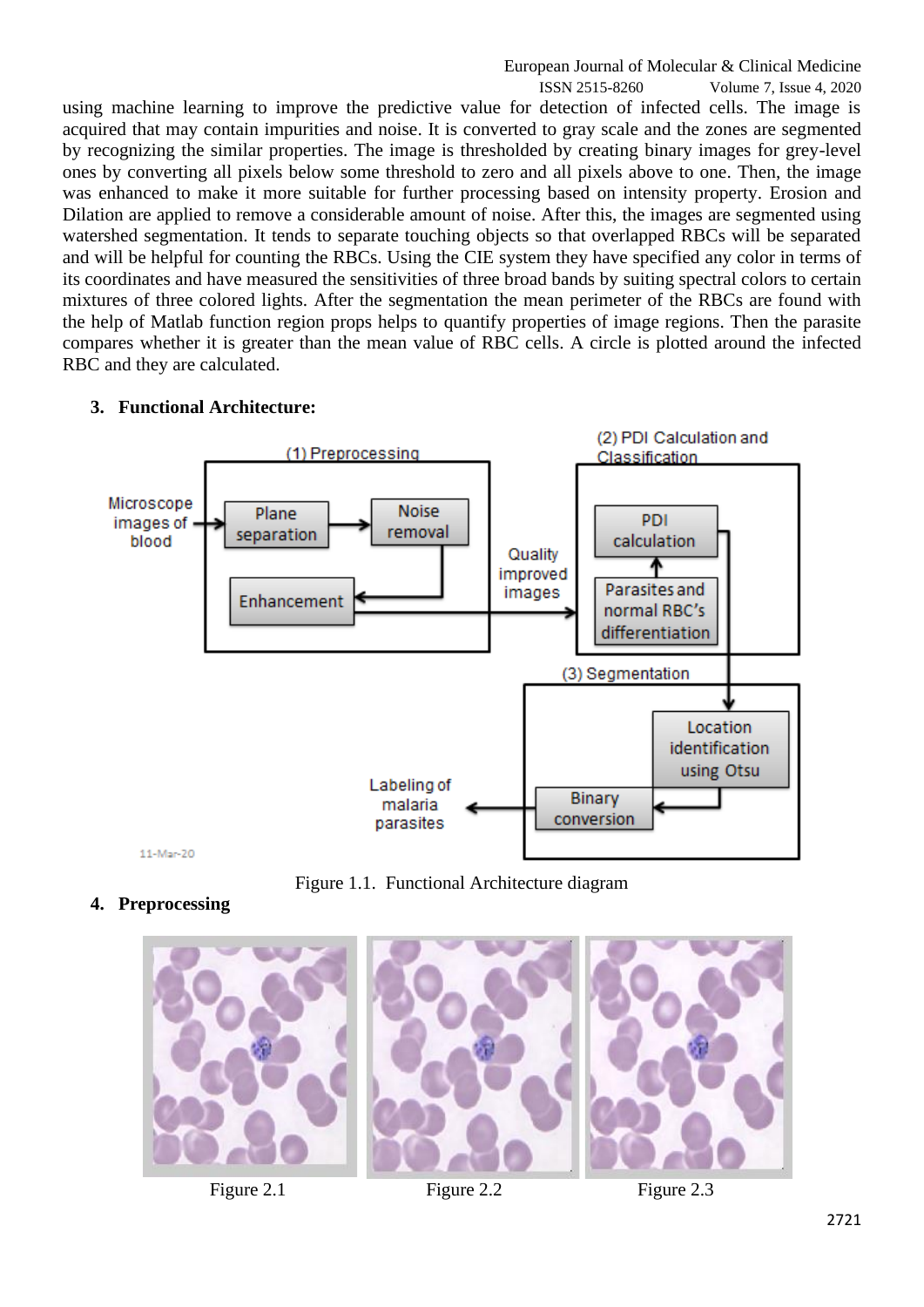Figure 2.1. Original input image before pre-processing Figure 2.2. Image after noise is removed by Median Filter application Figure 2.3. Enhanced Image

The Geimsa stained microscopic images of blood samples are acquired. The predecessor to detecting our required features is to preprocess the image. The RGB images are divided into their individual components using plane separation method. The green plane is used for further processing as it is closest in resemblance to the RGB image itself. Median filter is applied to remove shot noise from the images acquired from the electron microscope (Figure 2.2). After the noise removal the images are enhanced to highlight it's features for further processes (Figure 2.3). This constitutes the first module.

## **5. PDI Calculation and Classification**

The enhanced images are manipulated among the three different planes in order to bring out the parasite if present. The Green channel is masked with the blue channel to intensify the parasite's location. The resultant channel's intensity is doubled and is masked onto red channel. The resultant image is what we have termed to be the Cell Detection Index (Figure 3.1). An appropriate integer is chosen to multiply with the CDI such that the parasite's intensity does not exceed 255 to obtain the Parasite Detection Index (Figure 3.2). In the PDI if there are intensities greater than 127 present we will conclude that Malaria is present. The respective channels for masking are chosen in such a way for the sole purpose of making the Parasite Detection easier with a specific threshold. Based on the intensity of the PDI, the existence or absence of the parasite will be identified using an SVM classifier and the result will be shown. This PDI calculation and Classification constitutes the second module.



# **6. Segmentation**

After the presence of the parasite is confirmed, the location of the parasite is also rounded up by segmenting the image. Otsu's Segmentation is used to locate the parasite. Algorithm:

- 1. Compute the histogram and probabilities of each intensity level
- 2. Optimal threshold is found
- 3. Minimum intra-class variance in computed
- 4. Maximum inter-class variance is computed to separate the distinct classes

Since our images are distributed in a multi-modal fashion Otsu's is preferable. The microscopic images will have three classes. The background, cells other than parasite and the foreground that is our parasite. After the classes are plotted as a histogram the thresholds are found out and threshold variance between two classes is made maximum and the variance of intensity levels within a class are kept the lowest for a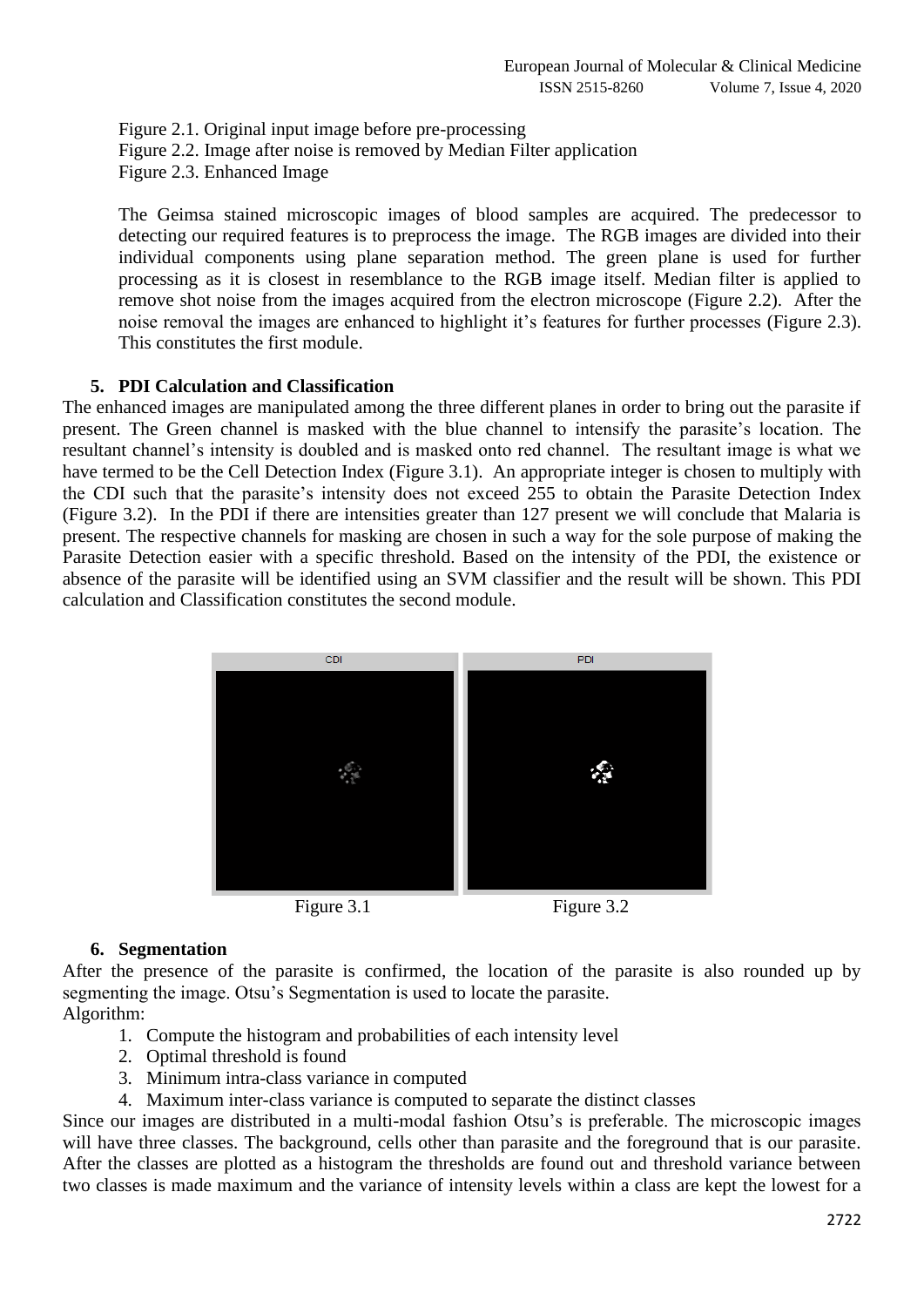vivid distinction between classes. To avoid losing the boundary region of the parasite to the uninfected region holes-filling is done. The dimensions of the bounding box that shows the extracted parasite is calculated and the output is produced.

The preprocessing and masking processes are done using functions of the Image Processing Toolkit in MatLab R2013a.



Figure 4.1 Segmented Image



Figure 4.2 Parasite extracted Image

### **Implementation:**

A report is generated based on the PDI of the input images. Our ROI (region of interest) must have an intensity that is greater than that of 127. A training dataset is created. Affected and unaffected samples are marked as Groups 1 and 2 for the sake of the dataset. The groups and their PDI intensities are tabulated for the reference of producing the results. Due to the CDI and PDI we can eliminate the doubt of white blood cells that are closely as dark as the parasite nuclei. The input required for this implementation is thin smear blood samples. It can be implemented in any medical unit that lacks medical experts for diagnosis.

### **5. Results and Discussion:**

A clear distinction between the positive and negative cases classified on the basis of the PDI value is represented graphically in Graph 6.1. The advantage of this system is that using the image processing functions to detect the parasite makes the process easier and faster. Accurate results can be produced at the cost of a smaller training dataset when compared to the other methods.

| Technique used | Accuracy | Specificity | Sensitivity |
|----------------|----------|-------------|-------------|
| CNN            | 93.46%   | 94.33%      | 92.59%      |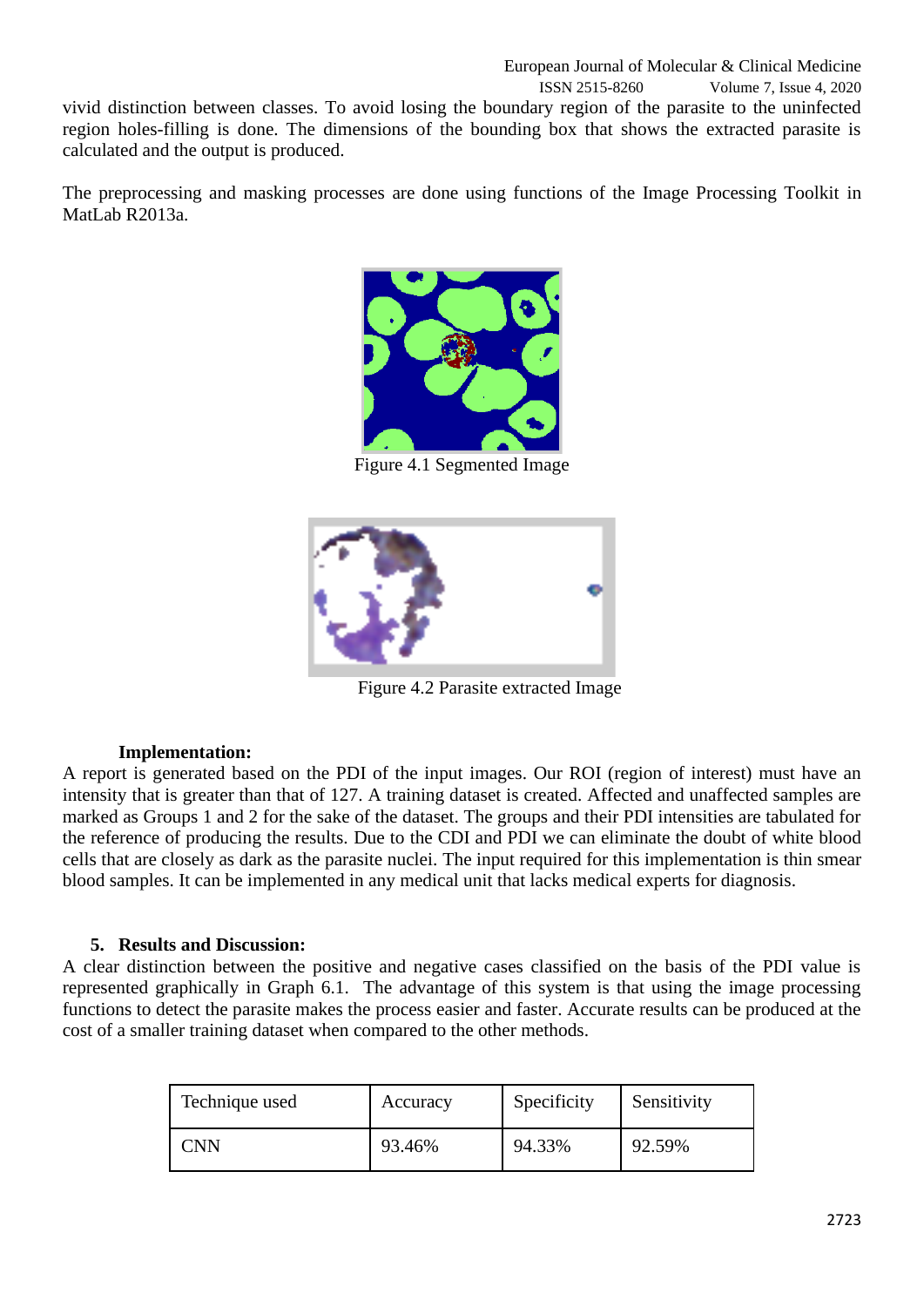European Journal of Molecular & Clinical Medicine

|                                 |              | ISSN 2515-8260 |        | Volume 7, Issue 4, 2020 |  |
|---------------------------------|--------------|----------------|--------|-------------------------|--|
| PDI calculation                 | 94.30%       | 81.81%         | 100%   |                         |  |
| Restricted Boltzmann<br>Machine | $94.04\%$ () | 95.92%         | 97.60% |                         |  |

Table 5.1. Comparison of parameters with alternate methods



Graph 6.1. Relationship between PDI value and Parasitaemia

#### **6. References:**

- [1] A.S Abdul Nasir, M.Y Mashor, Z.Mohamed, "*Segmentation based approach for detection of malaria parasite using moving k-means clustering*" in **[2012]** IEEE EMBS International Conference on Biomedical Engineering and Sciences.
- [2] Amit Doegar, Poonam Kashtriya, Varun Gupta, Vikas Kashtriya "*Identifying Malaria Infection in Red Blood Cells using Optimized Step-Increase Convolution Neural Network Model*" on July**[2019]** published in International Journal of Innovative Technology and Exploring Engineering (IJITEE).
- [3] Andino Maseleno, G. Jose Moses, E.Laxmi Lydia, K.Shankar, N.Sharmili, "*Image Classification using Deep Neural Network for Malaria Disease Detection*" published in International Journal on Emerging Technologies in **[2019].**
- [4] Bibhudendra Acharya, Neetu Ahirwar, Sapnojit Pattanaik "*Advanced Image Analysis Based System for Automatic Detection and Classification of Malarial Parasite in Blood Images*" published in International Journal of Information Technology and Knowledge Management.
- [5] Dhanya Bibin, Madhu.S.Nair, P.Punitha published on May 18, **[2017]** "*Malaria Parasite Detection from Peripheral Blood Smear Using Deep Belief Networks*" in IEEE.
- [6] Feng Yang, Hang Yu, Jian Yu, Kamolrat Silamut, Mahdieh Poostchi, Richard J Maude, Sameer Antani, Stefan Jaeger, Zhou Zhou published "*Deep Learning for Smartphone- based Malarial Parasite Detection in Thick Blood Smears*" in IEEE Journal of Biomedical and Health Informatics submitted on Dec 19**,[ 2018].**
- [7] Guarav Bajpai, S.Raviraja, Sudhir Kumar Sharma "*Analysis of detecting the malarial parasite infected blood images using statistical based approach*" in **[ 2014].**